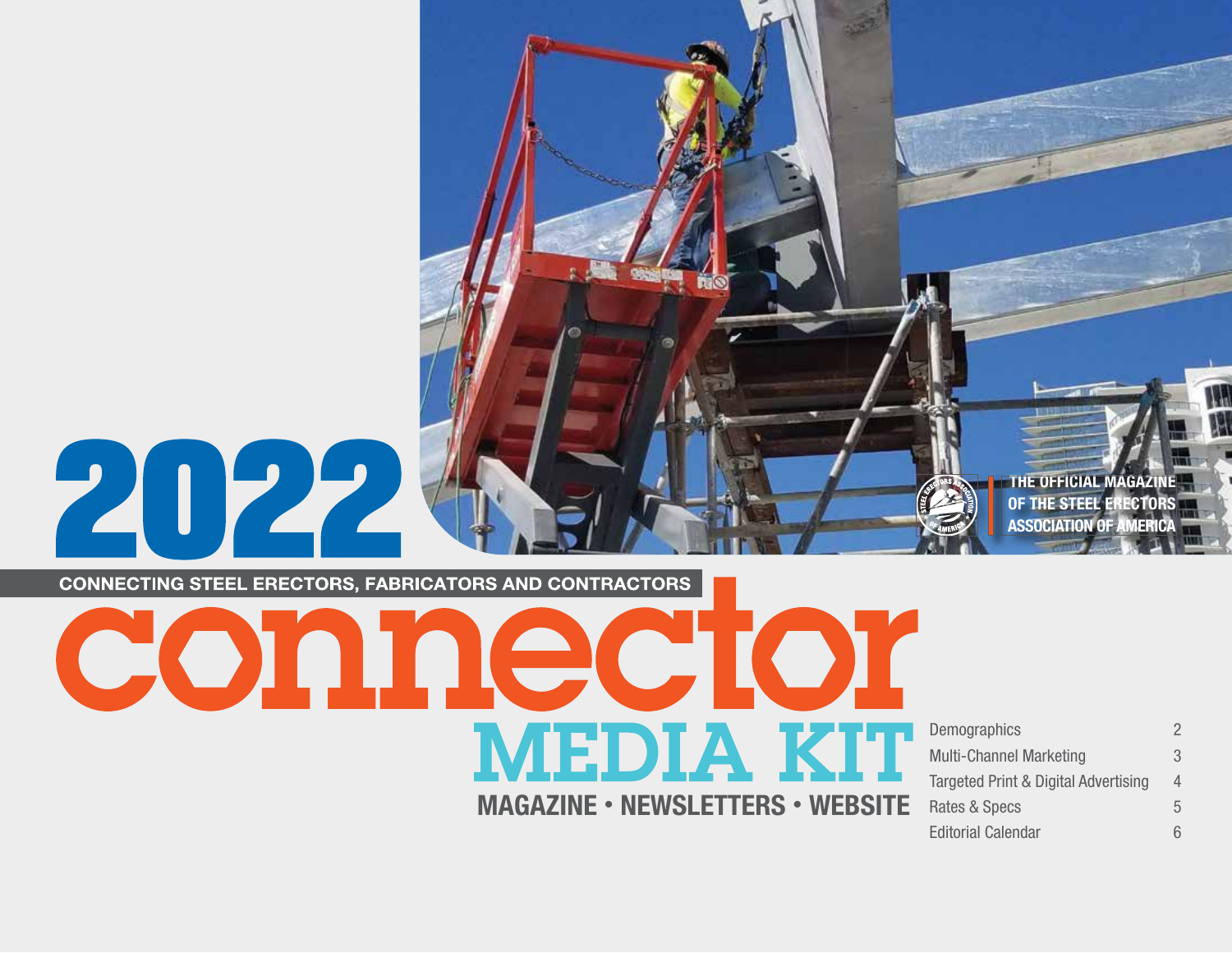# Reach 5,000 Execs, Supervisors, Operations Managers.



THE OFFICIAL MAGAZINE OF THE STEEL ERECTORS ASSOCIATION OF AMERICA

Connector Magazine is the official publication of the Steel Erectors Association of America, covering issues relevant to owners, managers, and ironworkers.

Qualified and Targeted circulation to steel erectors, steel fabricators, general contractors, and related businesses, including all members of SEAA.

### Primary Job Functions

- ◆ Corporate Management
- ✔ Supervisory Management
- Engineering/Estimating
- ✔ Operations



- ◆ 38% Steel Erection
- ◆ 36% Steel Fabrication
- 8% Construction Design
- ◆ 7% General Contractors
- ◆ 11% Services, Suppliers & Manufacturers











**2022 Media Kit**<br>Request Advertising Proposal: ConnectorSales@seaa.net

# Request Advertising Proposal: ConnectorSales@seaa.net connectorSales@seaa.net connector Sales@seaa.net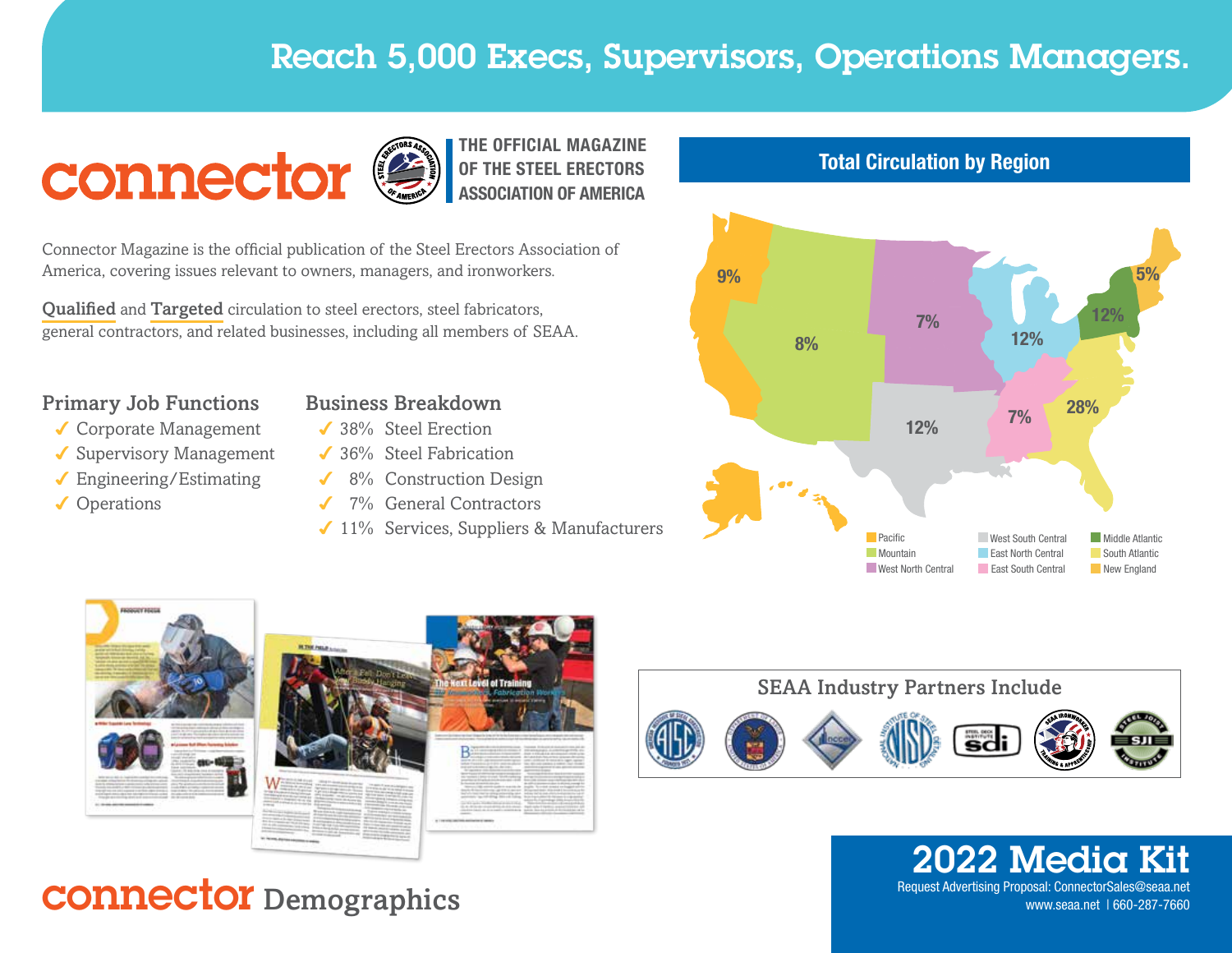## Create a personalized advertising plan.

| <b>PRINT</b>                                                                                                                           | <b>DIGITAL MAGAZINE</b>                                                                                                                                                                                       | <b>EMAIL</b>                                                                         | <b>EMAIL</b>                                                                                         | <b>WEBSITE</b>                                                                                 |
|----------------------------------------------------------------------------------------------------------------------------------------|---------------------------------------------------------------------------------------------------------------------------------------------------------------------------------------------------------------|--------------------------------------------------------------------------------------|------------------------------------------------------------------------------------------------------|------------------------------------------------------------------------------------------------|
| <b>Connector Magazine</b>                                                                                                              | <b>Products &amp; Services</b><br><b>Showcase</b>                                                                                                                                                             | <b>Connector eNews</b>                                                               | <b>Safety Flash</b><br><b>Newsletter</b>                                                             | www.SEAA.net                                                                                   |
|                                                                                                                                        | 000                                                                                                                                                                                                           |                                                                                      |                                                                                                      | 3555                                                                                           |
| 5000<br><b>National Print Circulation</b>                                                                                              | 3500<br><b>Digital Subscribers</b>                                                                                                                                                                            | 3700<br><b>Email Recipients</b>                                                      | 1550<br><b>Email Recipients</b>                                                                      | Unique Visits per Month<br>7425<br>Average Page Views per Month                                |
| Award-winning coverage of Projects,<br>Business, Safety & Trends, New<br>Products                                                      | Page-Turning Digital Software.<br>Print advertisers receive bonus web<br>address hyperlinks.                                                                                                                  | Association News, Industry Reports,<br>and Member News                               | Best practices for risk reduction of<br>jobsite hazards from SEAA's Safety &<br>Education Committee. | Events, Member Services, Industry<br>News, Resources.                                          |
| Don't Miss! Company Profiles<br>in Winter Issue.<br>Special advertising section<br>appears along with the<br>SEAA membership directory | Product & Services Showcase is<br>exclusive to the Digital Edition email<br>notification.<br>Spring: Rental Equipment<br>Summer: Rigging & Tools<br>Fall: Fall Protection<br><b>Winter: Training Services</b> | 3 Banner Ad Positions<br>2 Sponsored Content Positions                               | 1 Single Exclusive<br>Sponsor per Email                                                              | Standard banner<br>(horizontal & square) on multiple<br>pages. Rotates with other advertisers. |
| <b>4 X PER YEAR</b>                                                                                                                    | <b>4 X PER YEAR</b>                                                                                                                                                                                           | <b>6 X PER YEAR</b>                                                                  | <b>6 X PER YEAR</b>                                                                                  | <b>1 YEAR ANNUAL</b>                                                                           |
|                                                                                                                                        | <b>Questions about Special Marketing Options?</b>                                                                                                                                                             | <b>Contact: Chris Harrison, Publisher</b><br>connectorsales@seaa.net<br>660-287-7660 |                                                                                                      | 2022 Media Kit                                                                                 |
| $\mathbf{A}$ <b>NIQATAV</b> 1.1.                                                                                                       |                                                                                                                                                                                                               |                                                                                      |                                                                                                      | Request Advertising Proposal: ConnectorSales@seaa.net                                          |

CONNECTOI Multi-Channel Marketing www.seaa.net 1660-287-7660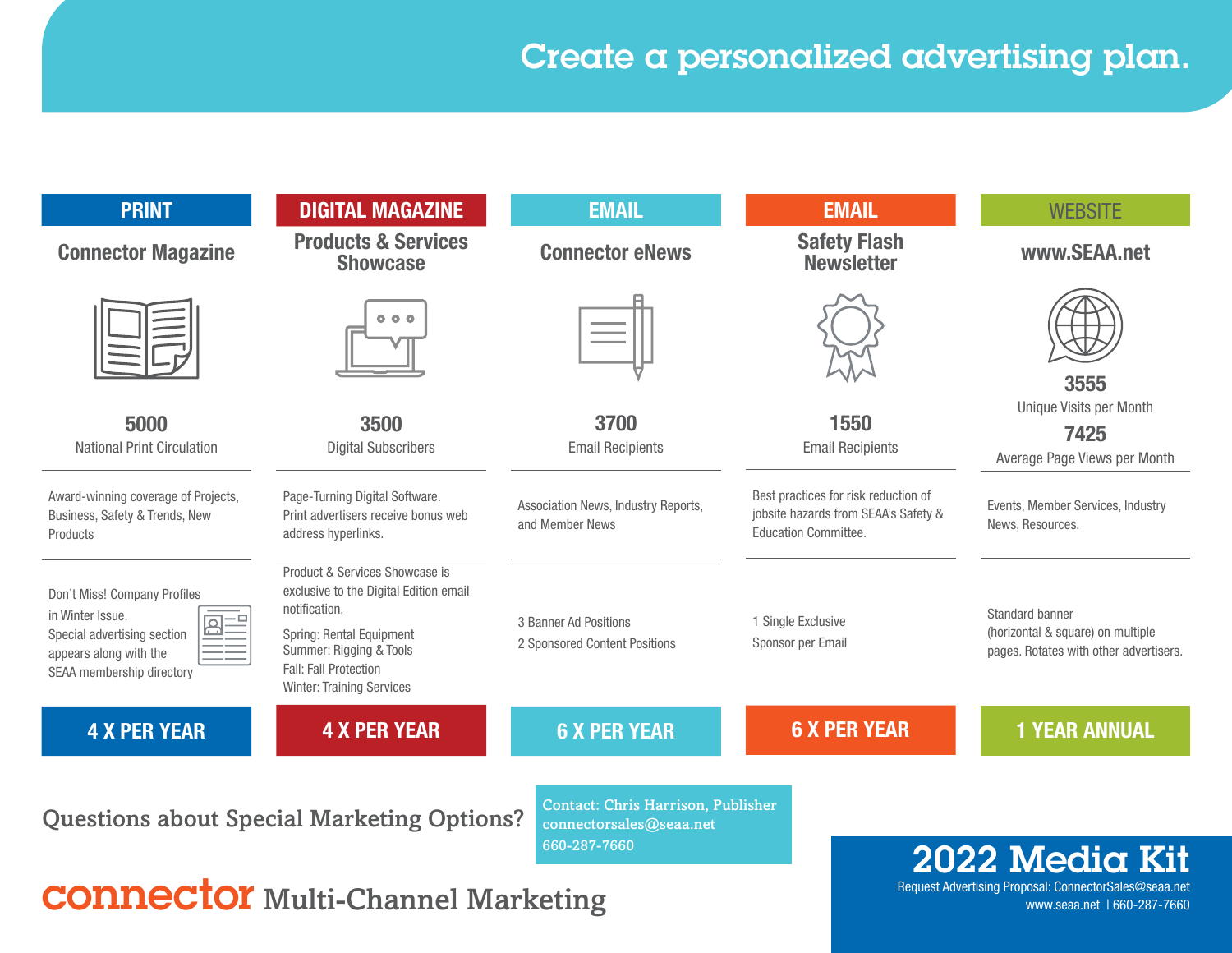### SPECIAL ADVERTISING SECTIONS

#### PRODUCT & SERVICES SHOWCASE

Theme-based products and services featured in the email distribution with each digital issue of Connector relates to other articles appearing in the issue.

Includes 1 photo, 1 headline up to 5 words, 30 words of text, company name hyperlinked to URL of your choice. Also hyperlinked to Bonus Content hosted on SEAA website.

3,500 Digital Edition Subscribers 6 Advertisers Per Email Digital Engagement is DOUBLE the Industry Average Discount for Print Advertisers

#### COMPANY PROFILES

Full Page Ad appears in the Winter Edition (SEAA's Membership Directory). A Company Profile enables you to tell the story about your company. Perfect for contractors to highlight awards or recognitions, or for suppliers to target buyers.

Includes Full Page Profile includes company name, company logo, 1 photo, 500 words of text.

Reach 5,000 Execs, Supervisors, Operations Managers 3,500 Digital Readers Discount for Print Advertisers or SEAA Members Appears in annual Membership Directory. Not limited to SEAA members.

REQUEST A FORM TO RESERVE YOUR SPOT.

Contact: Chris Harrison, Publisher connectorsales@seaa.net | 660-287-7660



## Engage with customers 20 times per year.

Connector delivers Print Advertising to a highly targeted audience. Plus special advertising options on multiple digital platforms help you meet your customers where they are.

About 70% of our audience is online. Build a stronger brand and increase engagement with a combo package of print and digital advertising.

| <b>JANUARY</b>                                                                       | <b>FEBRUARY</b>                                  | <b>MARCH</b>                                         |                                                   | <b>SEAA's Email Engagement is 2x the</b>                         |
|--------------------------------------------------------------------------------------|--------------------------------------------------|------------------------------------------------------|---------------------------------------------------|------------------------------------------------------------------|
| <b>Newsletter</b><br>Ad Materials Due: Jan 14                                        | <b>Safety Flash</b><br>Ad Materials Due: Feb. 14 | <b>SPRING CONNECTOR</b><br>Ad Materials Due: Feb. 21 |                                                   | <b>Industry Average Click-Thru Rates</b><br><b>SEAA Database</b> |
|                                                                                      |                                                  | <b>Newsletter</b><br>Ad Materials Due: Mar. 14       |                                                   | Industry                                                         |
| <b>APRIL</b>                                                                         | <b>MAY</b>                                       | <b>JUNE</b>                                          |                                                   |                                                                  |
| <b>Spring Product &amp; Services</b><br><b>Showcase</b><br>Ad Materials Due: March 7 | <b>Newsletter</b><br>Ad Materials Due: May 16    | <b>SUMMER CONNECTOR</b><br>Ad Materials Due: May 16  |                                                   |                                                                  |
| <b>Safety Flash</b><br>Ad Materials Due: April 11                                    |                                                  | <b>SAFETY FLASH</b><br>Ad Materials Due: June 13     | 23%<br>10%                                        | 13%                                                              |
| <b>JULY</b>                                                                          | <b>AUGUST</b>                                    | <b>SEPTEMBER</b>                                     | Our Open Rate 23%,<br><b>Industry Average 10%</b> | Our Click-Thru Rate 13%,<br><b>Industry Average 7%</b>           |
| <b>Spring Product &amp; Services</b><br><b>Showcase</b><br>Ad Materials Due: May 31  | <b>Safety Flash</b><br>Ad Materials Due: Aug. 15 | <b>FALL CONNECTOR</b><br>Ad Materials Due: Aug. 22   |                                                   |                                                                  |
| <b>Newsletter</b><br>Ad Materials Due: July 18                                       |                                                  | <b>Newsletter</b><br>Ad Materials Due: Sept. 19      |                                                   |                                                                  |
| <b>OCTOBER</b>                                                                       | <b>NOVEMBER</b>                                  | <b>DECEMBER</b>                                      |                                                   |                                                                  |
| <b>Fall Product &amp; Services</b><br><b>Showcase</b><br>Ad Materials Due: Sept. 6   | <b>Newsletter</b><br>Ad Materials Due: Nov. 14   | <b>WINTER CONNECTOR</b><br>Ad Materials Due: Nov 21  | 75%<br><b>Desktop Readers</b>                     | 25%<br><b>Mobile Readers</b>                                     |
| <b>Safety Flash</b><br>Ad Materials Due: Oct. 17                                     |                                                  | <b>Safety Flash</b><br>Ad Materials Due: Dec. 12     |                                                   |                                                                  |
| <b>JANUARY 2023</b>                                                                  | <b>Active Social Media Feeds</b>                 |                                                      |                                                   |                                                                  |
| <b>Winter Product &amp;</b><br><b>Services Showcase</b>                              | <b>Multiply Reader Engagement</b>                |                                                      |                                                   |                                                                  |
| Ad Materials Due: Dec 6                                                              |                                                  |                                                      |                                                   | <b>Bonus Distribution</b>                                        |
| <b>Newsletter</b><br>Ad Materials Due: Jan 13                                        | $\n  film\n  For\n$                              |                                                      |                                                   |                                                                  |
|                                                                                      |                                                  |                                                      |                                                   | 2022 Media Kit                                                   |

Request Advertising Proposal: ConnectorSales@seaa.net

www.seaa.net | 660-287-7660

# connector Targeted Print & Digital Advertising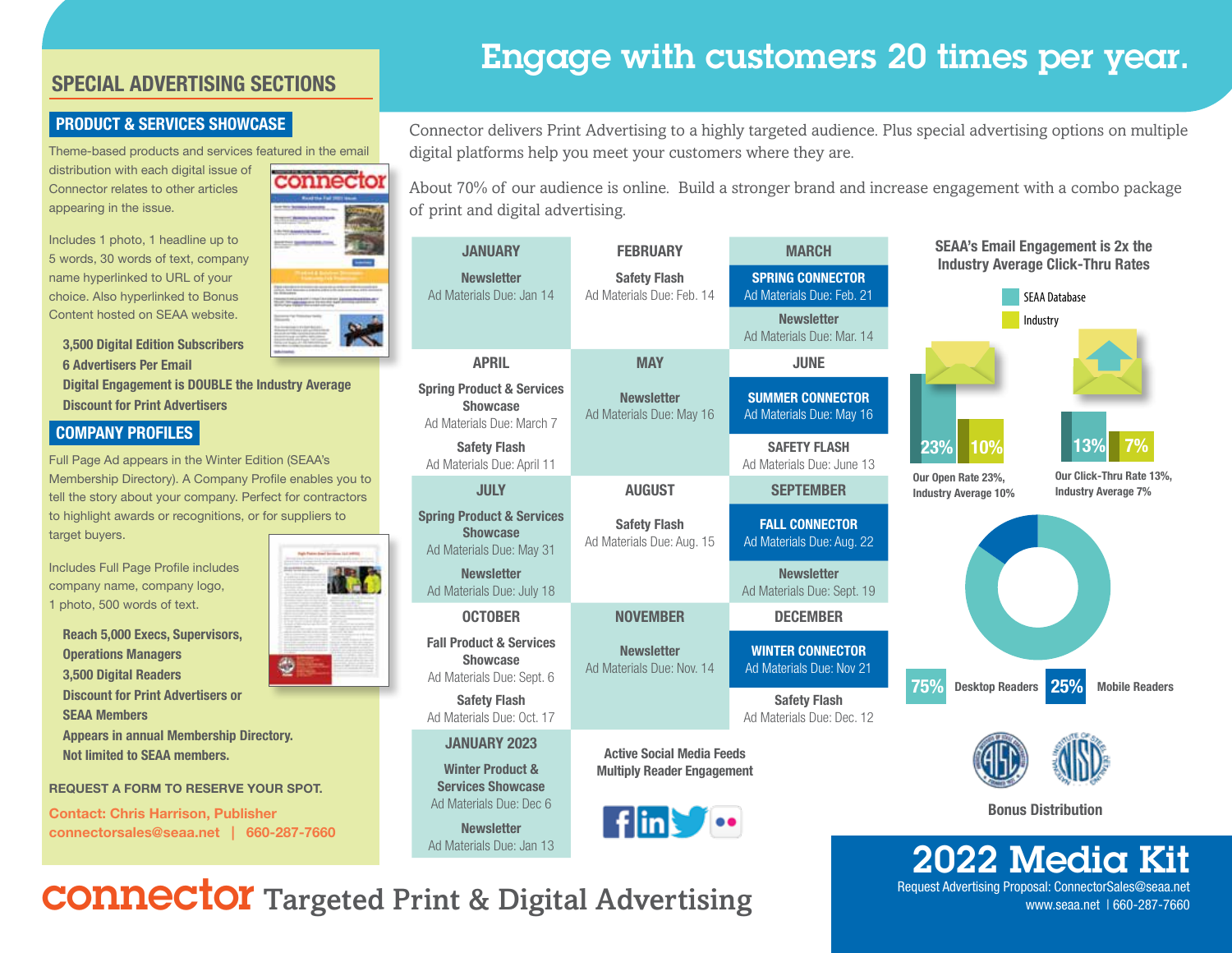## Make the most of premium packages at affordable prices.

#### PRINT & DIGITAL ADVERTISING RATES

| <b>Connector Magazine</b> | 1x     | $2x (-X%)$ | 3x     | 4x     |
|---------------------------|--------|------------|--------|--------|
| Two page spread           | \$4131 | \$3759     | \$3420 | \$3112 |
| Full page                 | \$1878 | \$1709     | \$1555 | \$1415 |
| 1/2 page isle             | \$1652 | \$1503     | \$1368 | \$1245 |
| 1/2 hor/vert              | \$1454 | \$1323     | \$1204 | \$1096 |
| 1/3 page vertical         | \$1280 | \$1164     | \$1059 | \$964  |
| 1/3 page square           | \$1126 | \$1025     | \$933  | \$849  |
| $1/4$ page                | \$991  | \$902      | \$820  | \$747  |

 Add 25% at frequency rate for Inside Front, Inside Back, and Back Cover Add 10% at frequency rate for other premium or requested placement positions

| <b>Company Profiles -</b><br>Winter 2022 - Full Page             |                                                                             | \$1100 (2022 advertiser rate)               | \$1600 non-advertiser rate            |                                           |
|------------------------------------------------------------------|-----------------------------------------------------------------------------|---------------------------------------------|---------------------------------------|-------------------------------------------|
| <b>Digital Edition Product &amp;</b><br><b>Services Showcase</b> | <b>SPRING</b><br><b>Rental Equipment</b>                                    | <b>SUMMER</b><br><b>Rigging &amp; Tools</b> | <b>FALL</b><br><b>Fall Protection</b> | <b>WINTER</b><br><b>Training Services</b> |
| 2022 Advertiser Rate                                             | \$250                                                                       | \$250                                       | \$250                                 | \$250                                     |
| Non-Advertiser Rate                                              | \$500                                                                       | \$500                                       | \$500                                 | \$500                                     |
| <b>Connector eNews Banner</b>                                    | 1x                                                                          | 3x                                          | 6x                                    |                                           |
|                                                                  | 600 x 90 with hyperlink to URL                                              |                                             |                                       |                                           |
| Position 1                                                       | \$335                                                                       | \$305                                       | \$277                                 | <b>Association News</b>                   |
| Position <sub>2</sub>                                            | \$335                                                                       | \$268                                       | \$244                                 | <b>Industry Reports</b>                   |
| Position 3                                                       | \$259                                                                       | \$236                                       | \$215                                 | <b>Member Updates</b>                     |
| <b>Connector eNews</b><br><b>Sponsored Content</b>               | 1 <sub>x</sub>                                                              | 3x                                          | 6x                                    |                                           |
|                                                                  | 100 words or 75 words + 1 image. Up to 3 hyperlinks to URLs of your choice. |                                             |                                       |                                           |
| Position 1                                                       | \$462                                                                       | \$420                                       | \$383                                 |                                           |
| Position <sub>2</sub>                                            | \$407                                                                       | \$370                                       | \$337                                 |                                           |
| <b>Safety Flash Newsletter</b>                                   | 1x                                                                          | 3x                                          | 6x                                    |                                           |
|                                                                  | 600 x 150 with hyperlink to URL. Only 1 sponsor per issue.                  |                                             |                                       |                                           |
| Position 1                                                       | \$750                                                                       | \$683                                       | \$621                                 |                                           |

| i vəitivil i            | 01.00 | <b>UUUU</b> | UUZ I                                                                                                                                                                                                                |  |
|-------------------------|-------|-------------|----------------------------------------------------------------------------------------------------------------------------------------------------------------------------------------------------------------------|--|
| <b>SEAA Website Ads</b> |       |             | 2 Sizes to choose from. Run of site in rotation with other ads. Limited<br>availability. For advertisers that book by Dec. 31, 2021 receive 1 free<br>banner ad in a SEAA Newsletter or Safety Flash as value added. |  |
| Leader Board 728 x 90   |       |             | \$2900 for 12 months                                                                                                                                                                                                 |  |
| Square 300 x 300        |       |             | \$2900 for 12 months                                                                                                                                                                                                 |  |

# Request Advertising Proposal: ConnectorSales@seaa.net | 660-287-7660<br>www.seaa.net | 660-287-7660

| <b>SIZE</b><br>WIDTH<br><b>HEIGHT</b><br>$\times$<br>11.125"<br>Two page spread with bleed<br>17"<br>$\times$<br>Trim Size: $17" \times 10.875"$ , Live area per page: $8" \times 9.5"$<br>16"<br>Two page spread no bleed<br>$\times$ 9.5"<br>Live area per page: $7'' \times 9.5''$<br>11.125"<br>8.625"<br>Full page with bleed<br>$\times$<br>Live area per page: $7.5" \times 9.5"$<br>7"<br>9.5"<br>Full page no bleed<br>$\times$<br>7.5"<br>4.625"<br>Half page horizontal<br>$\times$<br>Half page vertical<br>3.625"<br>9.5"<br>$\times$<br>7.5"<br>Isle<br>4.875"<br>$\times$<br>3.625"<br>4.625"<br>$1/4$ page<br>$\times$ | <b>Magazine Ad Sizes</b> |  |  |
|----------------------------------------------------------------------------------------------------------------------------------------------------------------------------------------------------------------------------------------------------------------------------------------------------------------------------------------------------------------------------------------------------------------------------------------------------------------------------------------------------------------------------------------------------------------------------------------------------------------------------------------|--------------------------|--|--|
|                                                                                                                                                                                                                                                                                                                                                                                                                                                                                                                                                                                                                                        |                          |  |  |
|                                                                                                                                                                                                                                                                                                                                                                                                                                                                                                                                                                                                                                        |                          |  |  |
|                                                                                                                                                                                                                                                                                                                                                                                                                                                                                                                                                                                                                                        |                          |  |  |
|                                                                                                                                                                                                                                                                                                                                                                                                                                                                                                                                                                                                                                        |                          |  |  |
|                                                                                                                                                                                                                                                                                                                                                                                                                                                                                                                                                                                                                                        |                          |  |  |
|                                                                                                                                                                                                                                                                                                                                                                                                                                                                                                                                                                                                                                        |                          |  |  |
|                                                                                                                                                                                                                                                                                                                                                                                                                                                                                                                                                                                                                                        |                          |  |  |
|                                                                                                                                                                                                                                                                                                                                                                                                                                                                                                                                                                                                                                        |                          |  |  |
|                                                                                                                                                                                                                                                                                                                                                                                                                                                                                                                                                                                                                                        |                          |  |  |
| 2.3125"<br>9.5"<br>1/3 page vertical<br>$\times$                                                                                                                                                                                                                                                                                                                                                                                                                                                                                                                                                                                       |                          |  |  |
| 4.625"<br>4.875"<br>1/3 page square<br>$\times$                                                                                                                                                                                                                                                                                                                                                                                                                                                                                                                                                                                        |                          |  |  |

Magazine Trim Size:  $8.375'' \times 10.875''$ Full page measurements include a .125 inch bleed.

#### Digital Ad Sizes

| <b>SIZE IN PIXELS</b>         | WIDTH $\times$ |          | <b>HEIGHT</b> |  |
|-------------------------------|----------------|----------|---------------|--|
| <b>Connector eNews Banner</b> | 600            | $\times$ | 90            |  |
| Safety Flash Ad               | 600            | $\times$ | 150           |  |
| <b>SEAA Website Ads</b>       |                |          |               |  |
|                               |                |          |               |  |
| Leader Board                  | 728            | $\times$ | 90            |  |

Details for Sponsored Content and Product & Services Showcase found on page 4.

#### **Mechanics** File type preferred: pdf, 300 dpi File types accepted: pdf, eps, tiff, ai, jpeg Fonts: Embed, create outlines or include with submission Colors: All colors must be submitted in CMYK Live Area: Keep all text and images you want included in your ad within these measurements. Any text or images outside of the listed mea-

## Print Magazine Ad Sizes

surements are at risk of being cut off during the printing process.



Need Help? For technical questions, ad templates or submission of ad materials, contact: Eileen Kwiatkowski eileen@ekaygraphics.com

#### Policies

Payment: All open rate ads require pre-payment. Contracted advertising will be billed as incurred and due upon receipt. Any account unpaid after 60 days will be denied further advertising insertion until account is made current or credit arrangements have been made. Unfulfilled contracts or contracts cancelled by the advertiser prior to completion and space deadline will be charged at the earned rate.

Short Rates: Advertisers will be short-rated if, within a 12-month period from date of their first insertion, they do not use the amount of space upon which their billing has been based.

Guaranteed Placement: Earned rate plus 25%. Position guaranteed only with this premium and subject to availability. Contract discounts apply only to signed consecutive monthly agreements.

Cancellations: Advertising canceled after the published closing date will be charged at earned rate to advertiser with an additional fee of up to \$150 for remake of page.

Commissions & Billing: Standard 15% commission is allowed to recognized agencies on camera-ready (pdf) display advertising. No commission on production, guaranteed placement or special charges. No agency commissions will be allowed after 60 days from billing date. Invoices are rendered on date of publication and payable upon receipt. 5% discount applies for payment with insertion order.

Contract & Copy Conditions: Advertisements are accepted upon the representation that the advertiser and its agency have the right to publish the content thereof. Advertiser and its agency agree to indemnify, defend and hold harmless the publisher from any and all liability for content of advertisements printed or posted online.

**2022 Media Kit**<br>Request Advertising Proposal: ConnectorSales@seaa.net